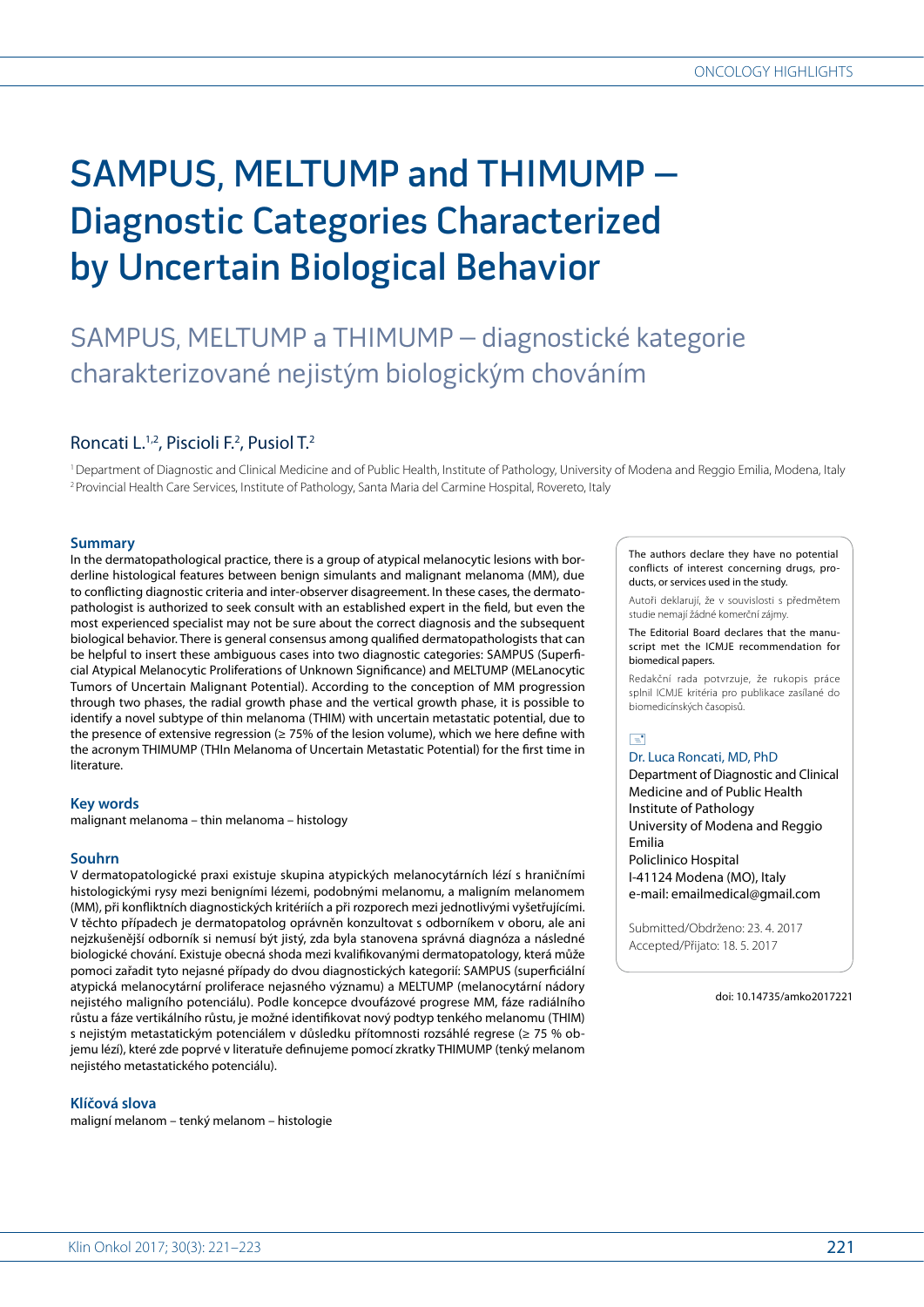In the dermatopathological practice, there is a group of atypical melanocytic lesions with borderline histological features between benign simulants and malignant melanoma (MM), due to conflicting diagnostic criteria and interobserver disagreement [1,2]. In these cases, the dermatopathologist is authorized to seek consult with an established expert in the field, but even the most experienced specialist may be not ensured about the correct diagnosis and the subsequent biological behavior [3]. There is general consensus among qualified dermatopathologists that can be helpful to insert these ambiguous cases into two diagnostic categories: SAMPUS (Superficial Atypical Melanocytic Proliferations of Unknown Significance) and MELTUMP (MELanocytic Tumors of Uncertain Malignant Potential) [2,4]. However, some authors have criticized the descriptive provisional value of these diagnostic categories, related to the use of uncertain terminology; therefore, the terms are not universally accepted [5,6]. All primary MMs with a Breslow's depth  $\leq 1$  mm are defined as thin melanomas (THIMs), while those > 1 mm as thick melanomas [7,8]. According to the conception of MM progression through two phases [9], the radial growth phase (RGP) and the vertical growth phase (VGP), it is possible to identify a novel subtype of THIM with uncertain metastatic potential, due to the presence of extensive regression (≥ 75% of the lesion volume), which we define with the acronym THIMUMP (THIn Melanoma of Uncertain Metastatic Potential) for the first time in literature.

#### **SAMPUS**

SAMPUS category includes  $\leq 1$  mm thick lesions, in which the distinction lies between *in situ* or THIM and non-tumorigenic epidermal, junctional and/or papillary dermal melanocytic proliferations, such as atypical solar lentigo, junctional or superficial compound dysplastic nevus, pigmented spindle cell nevus of Reed. In these cases, mitoses and tumorigenic dermal growth are absent and, consequently, the lesion is not associated with competence for metastases. The prognosis is excellent and

a wide excision is the curative treatment of choice; if the lesion is not excised, it locally persists and it may evolve towards a frank malignant lesion [1,10].

#### **MELTUMP**

MELTUMP category includes dermal melanocytic proliferations > 1mm in depth that exhibit ill-defined features indicative of possible malignancy, potentially capable of metastatic events, such as atypical Spitz nevus, also designated as Spitz Tumor with Uncertain Malignant Potential (STUMP), pigmented spindle cell nevus with dermal atypia, minimal deviation MM, pigmented epithelioid melanocytoma, atypical blue nevi, dysplastic nevi with dermal atypia, some deep penetrating nevus [1,10]. It is a provisional diagnosis since a definitive diagnosis is not possible at initial presentation, and a long-term clinical follow-up is the only true evidence, in order to clarify its biological behavior. In fact, in these cases, a diagnosis of tumorigenic MM cannot be excluded, due to the presence of increased mitotic activity and cytologic atypia; for this reason, an expert evaluation and an aggressive management with a wide excision, suited for a possible MM, are required, including sentinel lymph node biopsy (SLNB) [1,10]. The above mentioned histological and behavioral ambiguities also reflect molecular aberrations [11], suggesting that these tumors represent a biological entity apart from conventional MM and melanocytic nevus.

#### **THIMUMP**

As already stated, two phases of MM growth are scientifically recognized: RGP and VGP. Following this conception, THIM may be classified into three subtypes.

I. Non-metastasizing THIM in RGP (≤ 1mm in depth): the lesion is characterized by invasion of papillary dermis; there is no evidence of proliferation or tumor node formation; mitoses and regression are absent; a wide excision is the curative treatment of choice, exactly as for SAM-PUS; SLNB is not indicated [12–14].

II. Metastasizing THIM in VGP (≤ 1mm in depth): the lesion is associated with a statistical chance for distant metastases; a dominant expansive tumor nest of 25–50 cells, largest than any nest within the epidermis, is present in the papillary dermis; mitoses are observable and should be enumerated, employing the "hot spot" method; a wide excision and SLNB are mandatory [15–17].

III. THIM of uncertain metastasizing potential  $(≤ 1 mm in depth):$  the lesion is characterized by extensive regression ( $\geq$  75% of the tumor volume); it is burdened by a significant risk for metastasis, due to the presence of regression, which could contain a VGP clone; a wide excision is mandatory and SLNB is recommended [18,19].

In conclusion, the diagnostic categories here illustrated, even if characterized by an uncertain biological behavior, allow to identify risk categories, which deserve a radical and careful patient management.

#### **References**

1. Pusiol T, Piscioli F, Speziali L et al. Clinical features, dermoscopic patterns, and histological diagnostic model for melanocytic tumors of uncertain malignant potential (MELTUMP). Acta Dermatovenerol Croat 2015; 23(3): 185–194.

2. Cerroni L, Barnhill R, Elder D et al. Melanocytic tumors of uncertain malignant potential: results of a tutorial held at the XXIX Symposium of the International Society of Dermatopathology in Graz, October 2008. Am J Surg Pathol 2010; 34(3): 314–326. doi: 10.1097/PAS.0b013e3181cf7fa0. 3. Piscioli F, Pusiol T, Roncati L. Diagnostic approach to melanocytic lesion of unknown malignant potential. Melanoma Res 2016; 26(1): 91–92. doi: 10.1097/ CMR.0000000000000215.

4. Piscioli E, Pusiol T, Roncati L. Diagnostic disputes regarding atypical melanocytic lesions can be solved by using the term MELTUMP. Turk Patoloji Derg 2016; 32(1): 63–64. doi: 10.5146/tjpath.2015.01330.

5. Hurt MA. Diagnosis! (not prognosis, not potential, not risk). Am J Dermatopathol 2009; 31(8): 763–765. doi: 10.1097/DAD.0b013e3181bbc717.

6. Hookerman BJ. Dermatopathology: an abridged compendium of words. A discussion of them and opinions about them. Part 7 (M–O). Dermatol Pract Concept 2015; 5(1): 1–9. doi: 10.5826/dpc.0501a01.

7. Roncati L, Piscioli F, Pusiol T. Sentinel lymph node in thin and thick melanoma. Klin Onkol 2016; 29(5): 393–394.

8. Roncati L, Piscioli F, Pusiol T. Current controversies on sentinel node biopsy in thin and thick cutaneous melanoma. Eur J Surg Oncol 2017; 43(2): 506–507. doi: 10.1016/j.ejso.2016.09.014.

9. Roncati L, Pusiol T, Piscioli F. Thin melanoma: a generic term including four histological subtypes of cutaneous melanoma. Acta Dermatovenerol Croat 2016; 24(4): 169–174.

10. Roncati L, Piscioli F, Pusiol T. Clinical application of the unifying concept of cutaneous melanoma. Chonnam Med J 2017; 53(1): 78–80. doi: 10.4068/cmj.2017.53.1.78.

11. Gerami P, Scolyer RA, Xu X et al. Risk assessment for atypical spitzoid melanocytic neoplasms using FISH to identify chromosomal copy number aberra